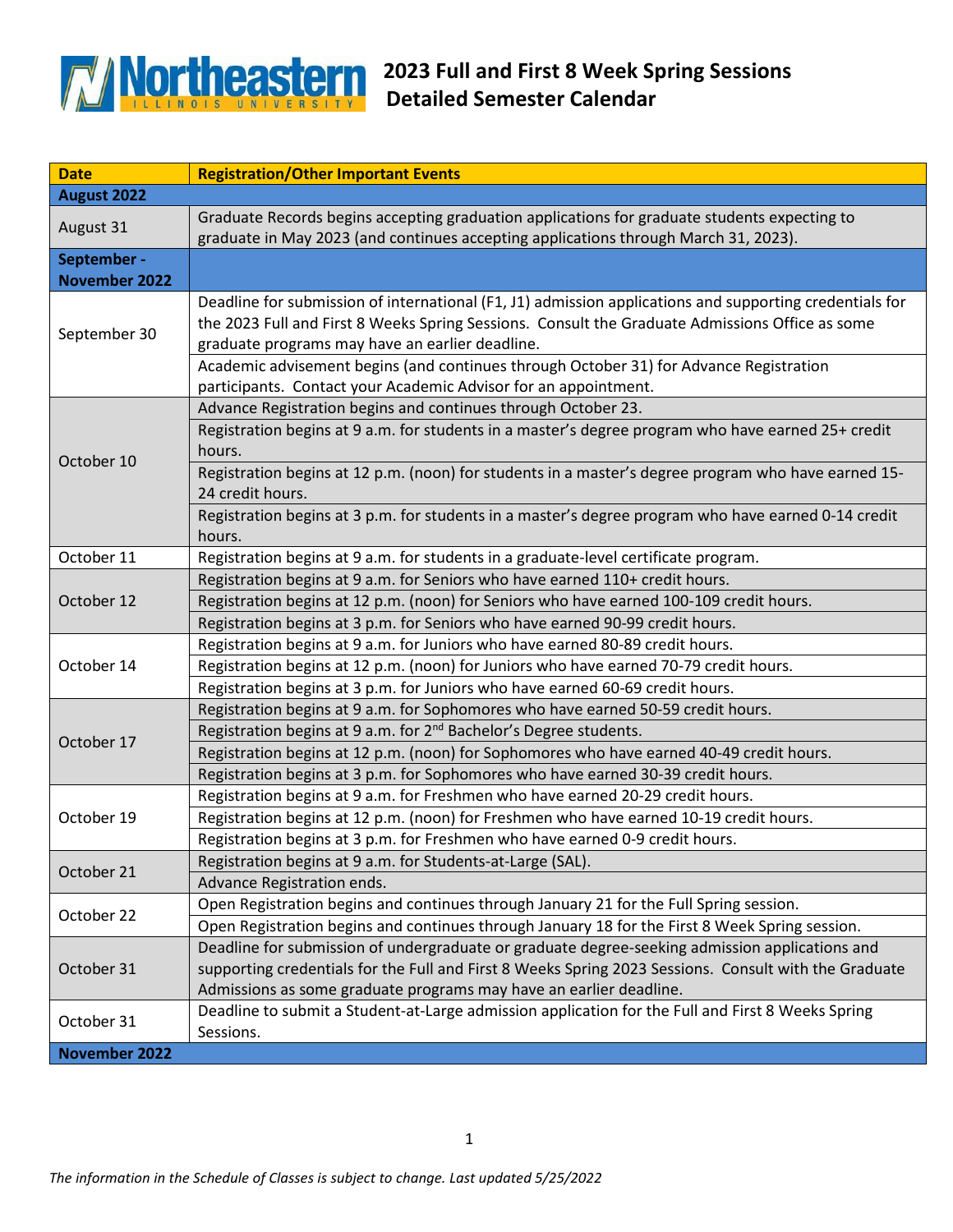

| December 2022 |                                                                                                                                                                                                                                                                                                                                                            |
|---------------|------------------------------------------------------------------------------------------------------------------------------------------------------------------------------------------------------------------------------------------------------------------------------------------------------------------------------------------------------------|
| December 11   | <b>Commencement Ceremony</b>                                                                                                                                                                                                                                                                                                                               |
| December 14   | Deadline for departmental chairpersons to submit the Graduate Thesis Registration Form to the<br>appropriate College Dean (College of Arts and Sciences, Goodwin College of Education, College of<br>Business and Technology) for Spring 2023 for approval. Students, please contact your Thesis/Program<br>Advisor for departmental submission deadlines. |
| January 2023  |                                                                                                                                                                                                                                                                                                                                                            |
| January 11    | Deadline for college Deans to submit the Individualized Study Registration Form for Independent Study<br>to the Provost's Office for the Full and First 8 Weeks Spring Sessions. Students, please contact your<br>program advisor/chairperson for departmental submission deadlines.                                                                       |
| January 13    | First payment due for students who registered for Spring 2023. Payment due by 11:59 p.m. via<br>NEIUport. Students receiving financial aid should confirm with the Office of Financial Aid.                                                                                                                                                                |
|               | Waitlists end at 3:00 p.m.<br>Dr. Martin Luther King, Jr.'s Birthday Holiday. University closed.                                                                                                                                                                                                                                                           |
| January 16    |                                                                                                                                                                                                                                                                                                                                                            |
| January 17    | Weekday classes begin.                                                                                                                                                                                                                                                                                                                                     |
| January 18    | Open Registration ends for the First 8 Weeks Spring Session.                                                                                                                                                                                                                                                                                               |
| January 19    | Change of Registration begins and continues through January 24 for the First 8 Weeks Spring Session.<br>Departmental Approval will be required.                                                                                                                                                                                                            |
| January 21    | Saturday classes begin.                                                                                                                                                                                                                                                                                                                                    |
|               | Open Registration ends for the Full Spring Session.                                                                                                                                                                                                                                                                                                        |
| January 22    | Change of Registration begins and continues through January 30 for the Full Spring Session.<br>Departmental approval will be required.                                                                                                                                                                                                                     |
|               | Change of Registration ends for the First 8 Week Spring Session.                                                                                                                                                                                                                                                                                           |
|               | Last day to drop a course from the First 8 Weeks Spring Session and receive a                                                                                                                                                                                                                                                                              |
|               | 100% refund/credit of tuition and fees (less \$10 withdrawal fee for students withdrawing from all<br>courses).                                                                                                                                                                                                                                            |
| January 24    | Last day to drop a course from the First 8 Weeks Spring Session and not be assigned a "W" (withdrawn)<br>grade.                                                                                                                                                                                                                                            |
|               | Last day to apply for the Pass/Fail Option with Enrollment Services for the First 8 Weeks Spring<br>Sessions.                                                                                                                                                                                                                                              |
|               | Last day to apply for the Audit Option with Enrollment Services for the First 8 Weeks Spring Sessions.                                                                                                                                                                                                                                                     |
| January 25    | 50% tuition and fees refund/credit period begins and continues through February 2 for the First 8<br>Weeks Spring Session.                                                                                                                                                                                                                                 |
| January 30    | Change of Registration ends for the Full Spring Session.                                                                                                                                                                                                                                                                                                   |
|               | Last day to drop a course from the Full Spring Session and receive a                                                                                                                                                                                                                                                                                       |
|               | 100% refund/credit of tuition and fees (less \$10 withdrawal fee for students withdrawing from all                                                                                                                                                                                                                                                         |
|               | courses).                                                                                                                                                                                                                                                                                                                                                  |
|               | Last day to drop a course from the Full Spring Session and not be assigned a "W" (withdrawn) grade.                                                                                                                                                                                                                                                        |
|               | Last day to waive the mandatory parking fee with Student Payment Services.                                                                                                                                                                                                                                                                                 |
|               | Last day to apply for the Pass/Fail Option with Enrollment Services for the Full Spring Sessions.                                                                                                                                                                                                                                                          |
|               | Last day to apply for the Audit Option with Enrollment Services for the Full Spring Sessions.                                                                                                                                                                                                                                                              |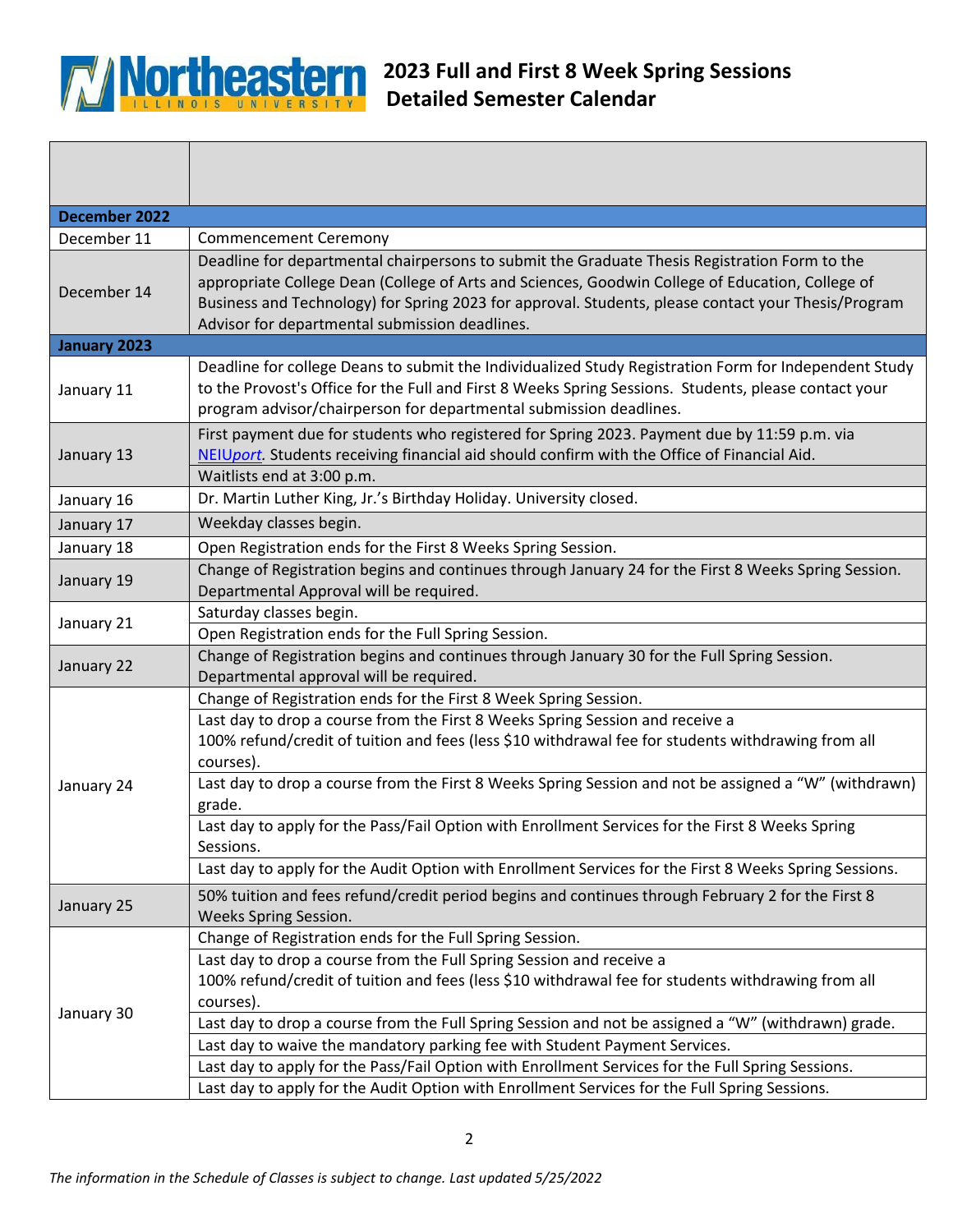| January 31           | 50% tuition and fees refund/credit period begins and continues through February 13 for the Full Spring<br>Session.  |
|----------------------|---------------------------------------------------------------------------------------------------------------------|
| <b>February 2023</b> |                                                                                                                     |
|                      | Last day to drop a course from the First 8 Weeks Spring Session and receive a 50% refund of tuition and             |
| February 2           | fees (less \$10 withdrawal fee for students withdrawing from all courses).                                          |
| February 3           | 25% tuition and fees refund/credit period begins and continues through February 9 for the First 8                   |
|                      | Weeks Spring Session.                                                                                               |
| February 10          | Last day to drop a course from the First 8 Weeks Spring Session and receive a 25% refund of tuition and             |
|                      | fees (less \$10 withdrawal fee for students withdrawing from all courses). No refund of tuition and fees            |
|                      | starting February 11.                                                                                               |
|                      | First day of No refund/credit period of tuition and fees for the First 8 Weeks Spring Session.                      |
| February 12          | Lincoln's Birthday                                                                                                  |
| February 13          | Lincoln's Birthday Observed - University Closed/No classes                                                          |
|                      | Last day to drop a course from the Full Spring Session and receive a 50% refund of tuition and fees (less           |
|                      | \$10 withdrawal fee for students withdrawing from all courses).                                                     |
|                      | 25% tuition and fees refund/credit period begins and continues through March 10 for the Full Spring                 |
| February 14          | Session.                                                                                                            |
|                      | Second deferred payment due by 11:59 p.m. via NEIUport.                                                             |
| February 15          | Refunds disbursed beginning at 1:00 p.m.                                                                            |
| February 22          | Last day to drop a class from the First 8 Weeks Spring Session and receive a "W" (withdrawn) grade.                 |
| Late February        | Diplomas available for students who graduated in December 2022.                                                     |
| <b>March 2023</b>    |                                                                                                                     |
|                      | Last day to drop a course from the Full Spring Session and receive a 25% refund of tuition and fees (less           |
| March 10             | \$10 withdrawal fee for students withdrawing from all courses). No refund of tuition and fees starting<br>March 11. |
|                      | Last day of classes for the First 8 Weeks Spring Session.                                                           |
| March 11             | First 8 Weeks Spring Session ends.                                                                                  |
|                      | First day of No refund/credit period of tuition and fees for the Full Spring Session.                               |
| March 12-19          | <b>Spring Break-No Classes</b>                                                                                      |
| March 15             | Third deferred payment due by 11:59 p.m. via NEIUport.                                                              |
| March 20             | First 8 Weeks Spring Grades due at 11:59 p.m.                                                                       |
| March 21             | First 8 Weeks Spring Session grades available via NEIUport. Grades will not be mailed.                              |
| <b>April 2023</b>    |                                                                                                                     |
| April 7              | Last day to drop a class from the Full Spring Session and receive a "W" (withdrawn) grade.                          |
| April 12             | Deadline for graduate students to remove incompletes and submit comprehensive examination                           |
|                      | results, project, or portfolios, with all approval pages, to the Graduate Records Office for May 2023               |
|                      | Graduation.                                                                                                         |
| April 18             | Deadline for master's students completing a thesis to submit the thesis electronically to the College of            |
|                      | Graduate Studies and Research.                                                                                      |
| <b>May 2023</b>      |                                                                                                                     |
| May 8                | Last day of classes for the Full Spring Session.                                                                    |
| May 9-11             | Finals for Weekday classes for the Full Spring Session. Refer to the Final Examinations Schedule page               |
|                      | on the NEIU website for further information.                                                                        |
| <b>May 12</b>        | Finals for Friday-only classes for the Full Spring Session.                                                         |
|                      | Commencement                                                                                                        |